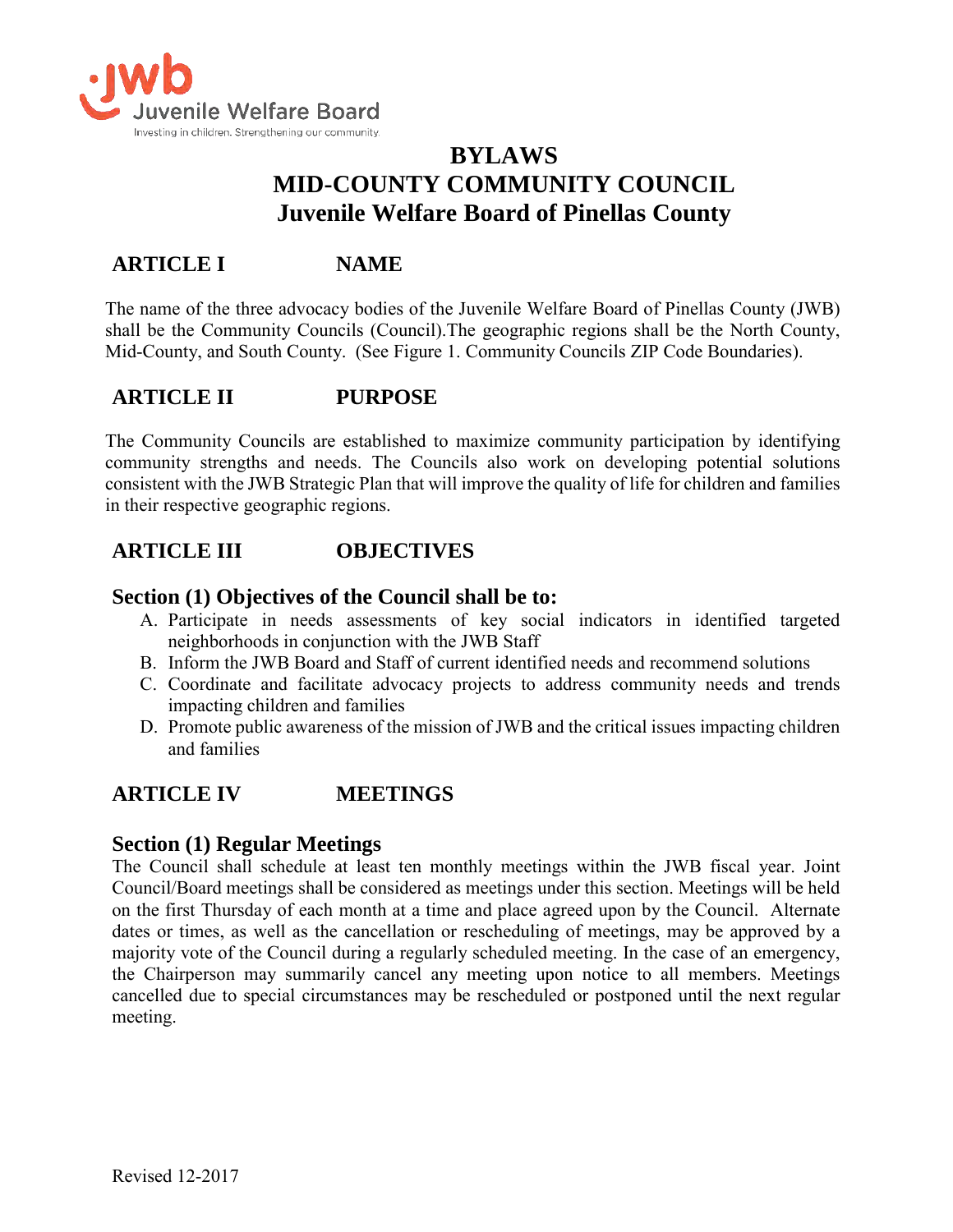### **Section (2) Quorum**

A quorum is defined as the minimum number of people who must be present to pass a motion or conduct business. The purpose of a quorum is to allow for formal decision making as it relates to a formal course of action. A quorum shall be 50 percent + one of each Community Council membership. For example, if there are 14 members on a Council, a quorum consists of eight or more present members.

### **Section (3) Open Meetings/Public Notice**

- A. Meetings are open and accessible to the general public. Public notice of these meetings on the JWB website is the responsibility of the JWB staff
- B. Meetings will be open to the community and to the general public in accordance with applicable Florida Government in the *Sunshine* laws. Meeting agendas will be posted one week prior at the JWB office building and meeting sites. Visitors will not vote during meetings, but are encouraged to participate in discussion in accordance with the agenda. Any member may submit, in writing, proposed items for inclusion of the agenda at the direction of the Chairperson and/or JWB Senior Planner

### **Section (4) Parliamentary (Authority) Procedure**

The rules contained in *Roberts Rules of Order Revised* shall be used as guidelines to conduct business meetings of the Community Council.

#### **ARTICLE V MEMBERSHIP**

#### **Section (1) Membership**

- A. The membership of the Community Council shall not exceed 25 members who reside or work in their regional area. The Council shall endeavor to have at least one member between the ages of 18-21.
- B. The application process consists of individuals completing an application for membership, interviewing with the Senior Planner, and undergoing a background screening as prescribed by JWB. The applicant must meet the member qualifications (as described in Article V, Sections 3 or 4), be recommended by the JWB Staff, and ultimately be appointed by the Board. The applicant may apply at any time during the year and shall serve for two fiscal years upon original appointment.
- C. The membership of the Community Council will consist of diverse persons from the geographic regions as defined by the JWB Pinellas County Region. These groups shall represent residents, and the professional community. Categories include Community Residents, Education, Business, Government, Civic Organizations, and Youth/Young Adults. The Council will work with JWB to achieve equal representation among all categories for the Council. The Council shall not recommend to the JWB Board additional members of the Council representing a specific category if the additional member (s) will cause such category to exceed 50 percent of the total membership of the Council.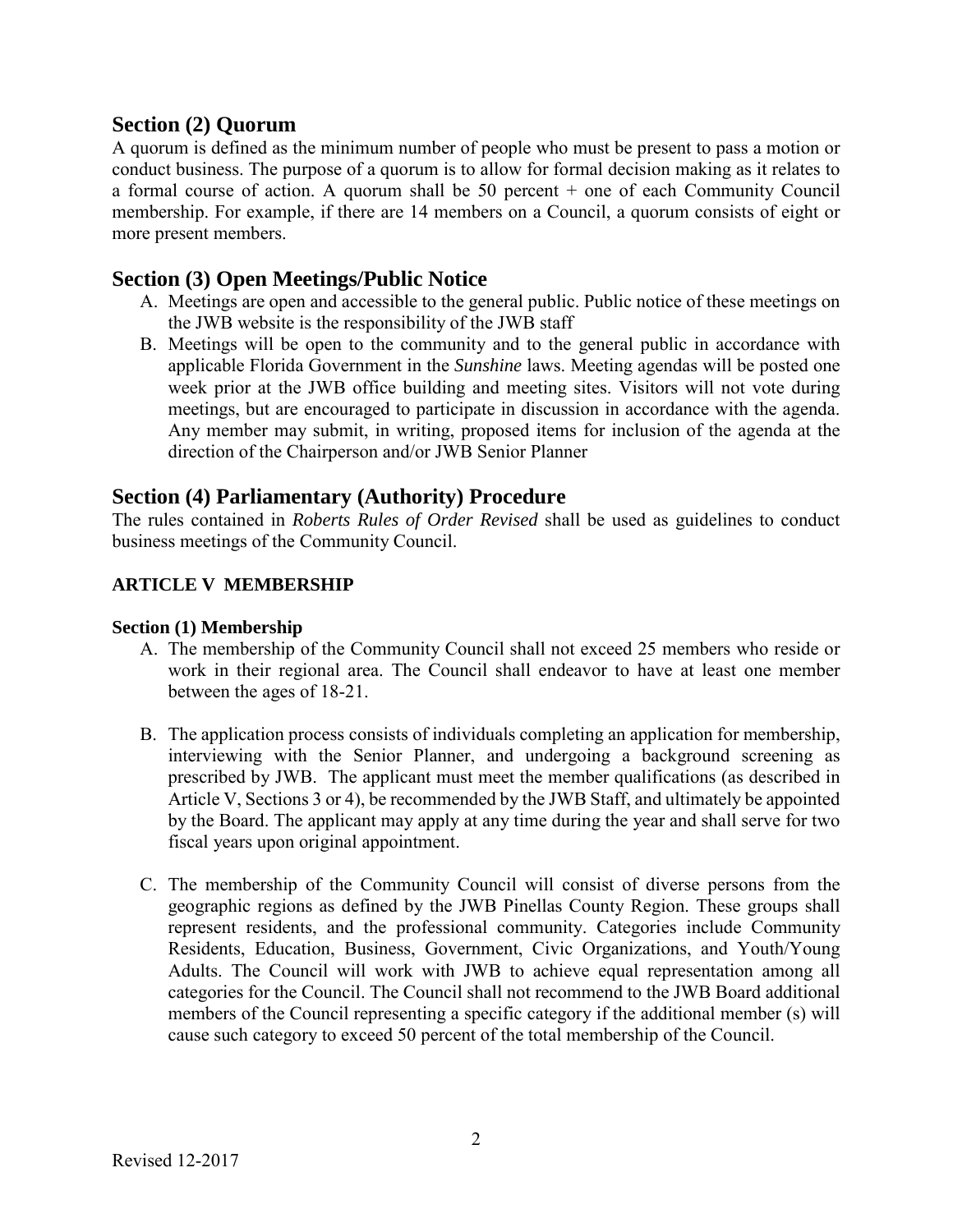#### **Section (2) Conflict of Interest**

- A. Conflict of interest is defined as any situation in which an individual or corporation (either private or governmental) is in a position to exploit a professional or official capacity in some way for their personal financial benefit. In accordance with Florida Statute 112.3143, members of the Council shall declare a conflict on any issue that may influence continued or initial funding that involves any entity in which they participate as an employee or member of the governing authority. In such cases, a conflict of interest statement will be filled with the Council Secretary.
- B. Members of the Community Council will make every effort to ensure that a potential conflict of interest, either direct or indirect, will be declared. In addition, the member will refrain from influencing any discussion and abstain from voting on the issue. The declaration of any conflict of interest shall be stated in the minutes of the meeting
- C. The foregoing requirements will not be construed as preventing the member from briefly stating his/her knowledge of the issue under consideration. All members at the inception of their term will complete and sign a Volunteer Application, which includes an acknowledgement of the Mid- County Community Council conflict of interest disclosure: as a member, he/she will never use his/her authority to benefit him/herself.

## **Section (3) Term of Service**

Upon appointment by the JWB Board, each member shall serve until his or her resignation or removal pursuant to these bylaws.

### **Section (4) Qualifications of Members & Officers**

- A. Successfully complete the application process, including background screening
- B. Knowledge of and the commitment to the needs of children and families of respective communities
- C. Willingness to actively participate in the execution of the work plan and council initiatives
- D. Support the mission and vision of the Council as well as the JWB Strategic Plan
- E. Commit to a two-year fiscal term upon approval of nomination by the JWB Board

## **Section (5) Qualifications of Youth Members (14-17)**

- A. Successfully complete the youth application signed by the parent or legal guardian;
- B. Receive at least two letters of recommendations one from school and one from an unrelated adult community source and
- C. Willingness to actively participate in the execution of the work plan, council initiatives, and special projects

## **Section (6) Responsibilities of JWB Staff Liaison**

- A. Serve as the JWB liaison of their respective geographic region
- B. Coordinate the monthly Council meetings
- C. Provide technical support
- D. Facilitate the timely execution of the Council's work plan.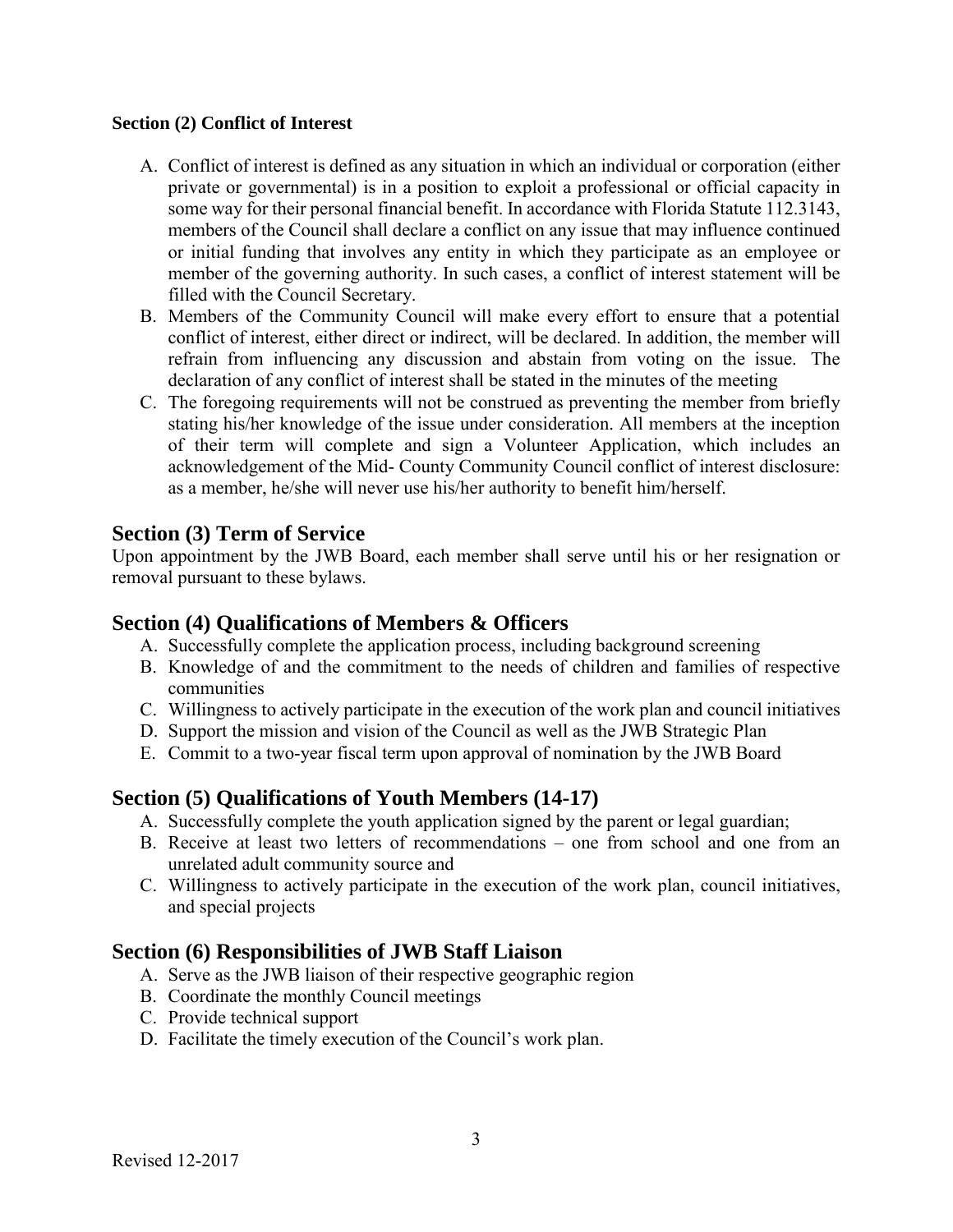#### **Section (7) Dismissals**

Any member who is absent for four consecutive meetings within the fiscal year without prior notification to a JWB Senior Planner shall be deemed to have resigned as a member. The number of absences will be noted in the minutes, as well as sign up roster. The Council may, by majority vote, dismiss any member whose attendance is unsatisfactory, behavior disrupts or subverts the work, mission, and activities of the Council or its reputation and good standing in the community. However, any dismissed member may be reinstated by a majority vote of the Council membership after presenting an argument to the Council regarding his or her behavior.

### **Section (8) Resignation**

A Member and/or Officer may resign at any time by giving written notice to the JWB Senior Planner. Unless otherwise specified in the notice, the resignation shall take effect upon receipt of the notice.

### **Section (9) Vacancies**

Vacancies occurring in the Council Officers may be filled by a majority vote of each of the respective Community Council members. An Officer elected to fill a vacancy caused by a resignation shall hold office for the unexpired term of his or her predecessor or until October of that fiscal year; whichever comes first. An election process shall occur within 60 days of notice of resignation to fill the vacancy (as referenced in Article VII, Section I).

# **ARTICLE VI EXECUTIVE COMMITTEE AND DUTIES OF OFFICERS**

## **Section (1) Executive Committee**

- A. The Community Council Executive Committee shall consist of a Chairperson, Vice-Chair, Secretary, the Immediate Past Chairperson, and a Community Recognition Representative (Cooperman-Bogue KidsFirst Award Committee)
- B. The Executive Committees of the three Community Councils may meet jointly as needed to enhance communication and develop a stronger collaboration amongst the Councils

## **Section (2) Term of Service**

Each elected Officer shall serve a two-fiscal year term. No individual shall serve more than two consecutive terms or up to four years in any one office. After one year in an Ex-Officio status, an individual may be eligible for re-election in the same office. Officers shall adhere to the fiscal year established by the Board, which is October 1 – September 30.

## **Section (3) Duties of the Chairperson**

- A. Meet with the JWB Senior Planner to develop advocacy efforts, work plans, and agendas
- B. Convene the monthly meeting and preside
- C. Serve as liaison between each Council and JWB
- D. Serve as spokesperson to the Board or appoint his/her Designee

### **Section (4) Duties of the Vice-Chairperson**

- A. Assume responsibility of the Chair upon his/her absence
- B. Assist the Secretary with duties, and attendance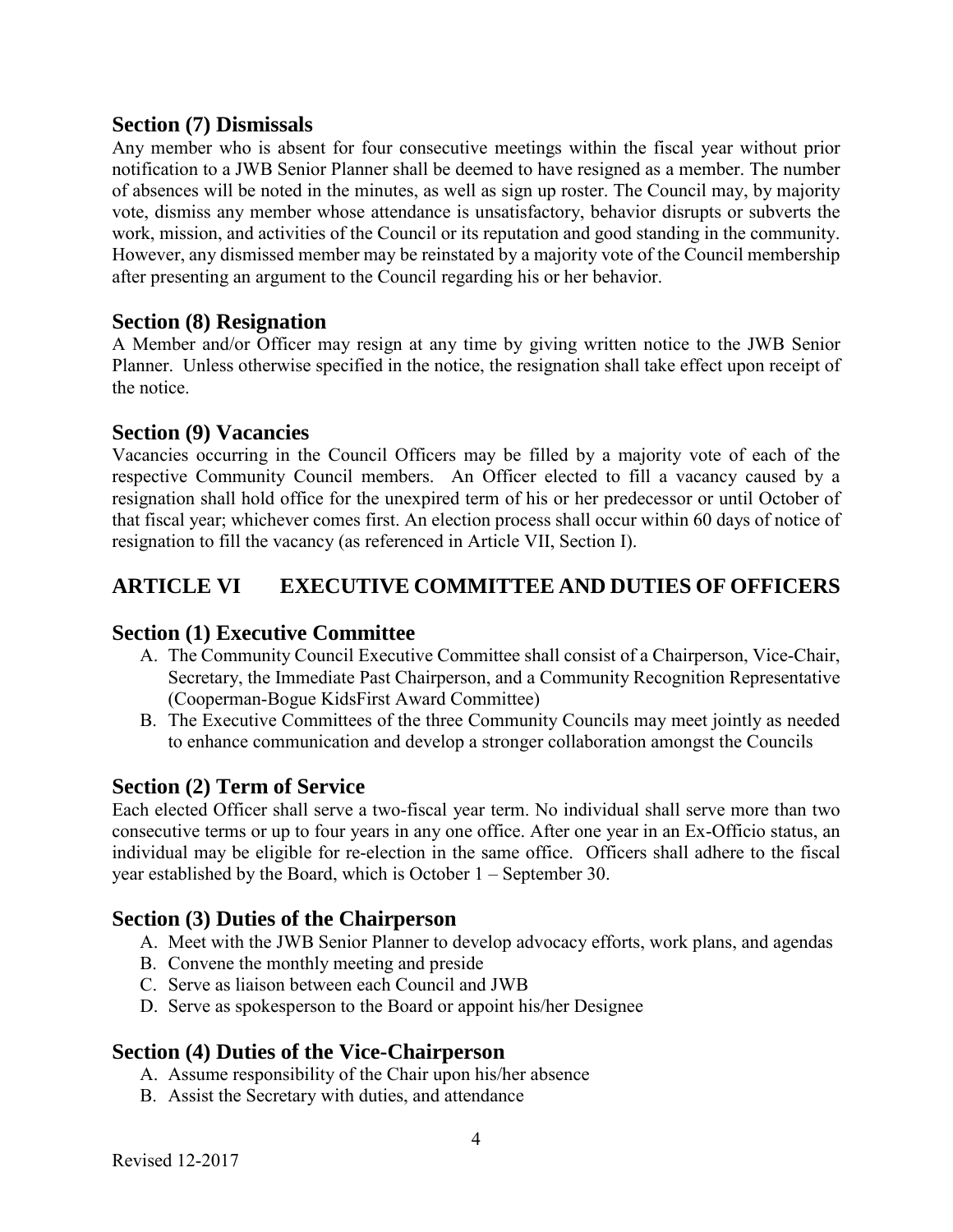C. Other responsibilities as delegated by the Chair

## **Section (5) Duties of the Secretary**

- A. Record minutes of all meetings
- B. Keep attendance records
- C. Provide a copy of the draft meeting minutes to the Chairperson, Vice-Chair and JWB Senior Planner within two weeks following the meeting

## **Section (6) Duties of the Community Recognition Representative**

- A. Represent the Council on the Cooperman-Bogue KidsFirst Awards Committee
- B. Attend the meetings
- C. Provide input into the selection of the award recipient(s)

### **Section (7) Conduct of Meetings**

In the event that the Chairperson is unable to attend the meeting, the Vice-Chair will act as temporary Chair. In the event the Vice Chair is also unavailable, the Secretary will assume responsibility of the meeting. If officers are not present, the JWB Staff Liaison/ Senior Planner will assume responsibility of the meeting. Any member may submit, in writing, proposed items for inclusion in the agenda at the direction of the Chairperson and/or JWB Senior Planner.

# **ARTICLE VII STANDING COMMITTEE PROCEDURES**

## **Section (1) Nominating Committee**

The nominating Committee shall consist of three (3) members of the Council who are not seeking an office of the Council. This Committee shall also carry out the Election process. The members of this Committee shall prepare a slate of officers by August for the ensuing year. The Committee shall meet at the call of its Chair to nominate a candidate for each office. The members of the Council may also make suggestions for nominations. Officer nominees shall adhere to the Duties of that position as set forth in Article VI of the Bylaws and shall be presented to each Council meeting in the election month by a majority vote of the members.

## **Section (2) Bylaws Committee**

The Bylaws Committee shall consist of two or more members of the Council. This Committee shall work with the JWB Senior Planners to review the bylaws from time to time or at least every two years and make recommendations to revise the bylaws. The recommendations will be presented in written form for review by the Council prior to adoption.

## **Section (3) Ad Hoc Committees**

Ad Hoc Committees will be established as determined by the Council and rules may be established for each committee. If no rules are established, the committee will default to the rules herein.

# **ARTICLE VIII BYLAWS AMENDMENTS**

These Bylaws may be amended by a majority vote of the Community Council by adhering to the process of the Bylaws, Article VII Section 2. Written notice of the Amendment shall be sent to the respective Council members prior to the regular monthly meeting.